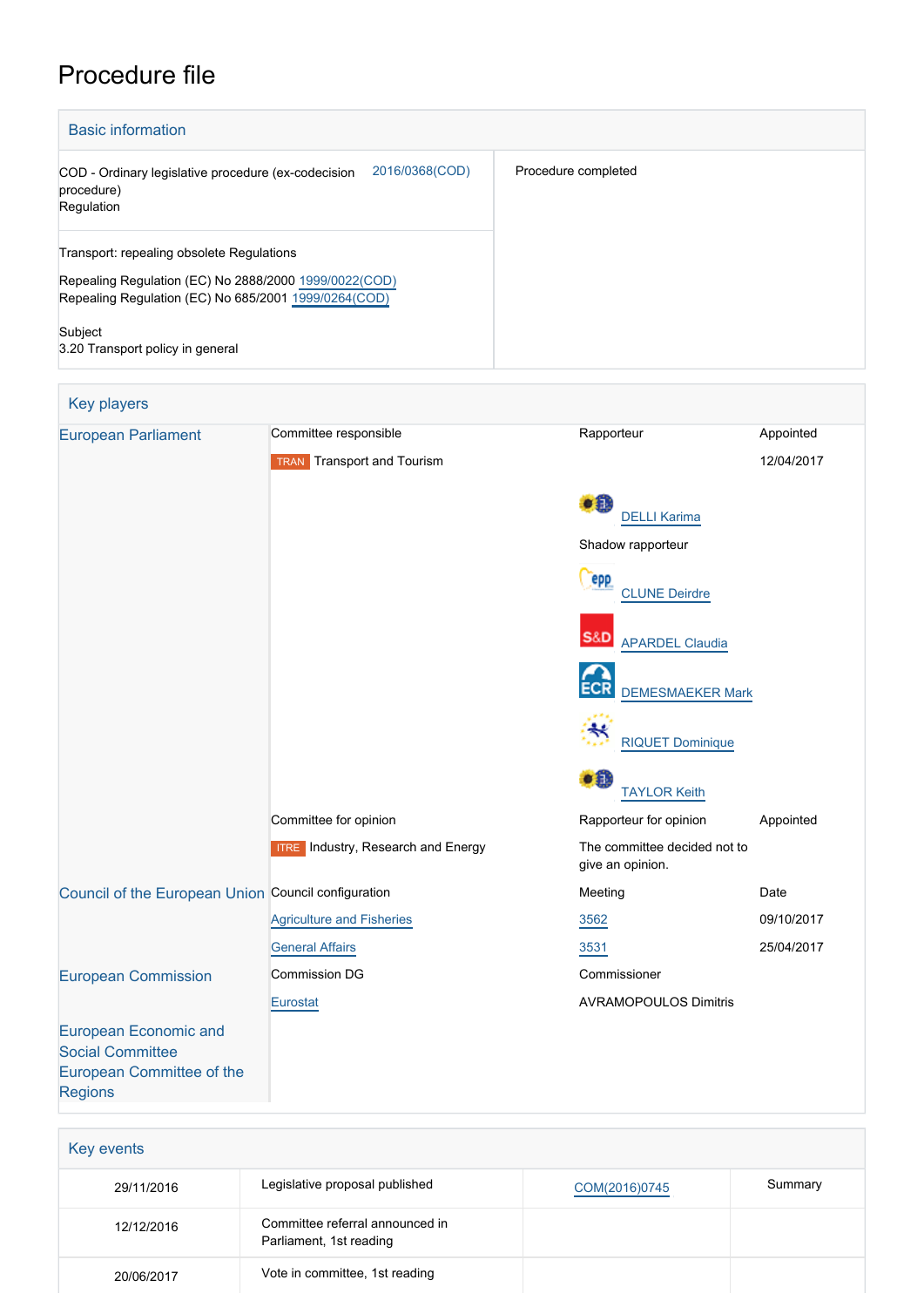| 21/06/2017 | Committee report tabled for plenary, 1st<br>reading      | A8-0228/2017 | Summary |
|------------|----------------------------------------------------------|--------------|---------|
| 12/09/2017 | Results of vote in Parliament                            |              |         |
| 12/09/2017 | Decision by Parliament, 1st reading                      | T8-0325/2017 | Summary |
| 09/10/2017 | Act adopted by Council after Parliament's<br>1st reading |              |         |
| 25/10/2017 | Final act signed                                         |              |         |
| 25/10/2017 | End of procedure in Parliament                           |              |         |
| 31/10/2017 | Final act published in Official Journal                  |              |         |

| <b>Technical information</b>                 |                                                                                    |
|----------------------------------------------|------------------------------------------------------------------------------------|
| Procedure reference                          | 2016/0368(COD)                                                                     |
| Procedure type                               | COD - Ordinary legislative procedure (ex-codecision procedure)                     |
| Procedure subtype                            | Legislation                                                                        |
| Legislative instrument                       | Regulation                                                                         |
|                                              | Repealing Regulation (EC) No 2888/2000 1999/0022(COD)                              |
|                                              | Repealing Regulation (EC) No 685/2001 1999/0264(COD)                               |
| Legal basis                                  | Treaty on the Functioning of the EU TFEU 091                                       |
| Other legal basis                            | Rules of Procedure EP 159                                                          |
| Mandatory consultation of other institutions | <b>European Economic and Social Committee</b><br>European Committee of the Regions |
| Stage reached in procedure                   | Procedure completed                                                                |
| Committee dossier                            | TRAN/8/08667                                                                       |

# Documentation gateway

| Legislative proposal                                               | COM(2016)0745       | 29/11/2016 | EC         | Summary |
|--------------------------------------------------------------------|---------------------|------------|------------|---------|
| Economic and Social Committee: opinion, report                     | CES0448/2017        | 29/03/2017 | <b>ESC</b> |         |
| Committee draft report                                             | PE604.644           | 10/05/2017 | EP         |         |
| Amendments tabled in committee                                     | PE604.850           | 07/06/2017 | <b>EP</b>  |         |
| Committee report tabled for plenary, 1st<br>reading/single reading | A8-0228/2017        | 21/06/2017 | EP         | Summary |
| Coreper letter confirming interinstitutional<br>agreement          | GEDA/A/(2017)009037 | 05/07/2017 | CSL        |         |
| Text agreed during interinstitutional negotiations                 | PE612.017           | 05/07/2017 | EP         |         |
| Commission response to text adopted in plenary                     | SP(2017)633         | 11/09/2017 | <b>EC</b>  |         |
| Text adopted by Parliament, 1st reading/single<br>reading          | T8-0325/2017        | 12/09/2017 | EP         | Summary |
| Draft final act                                                    | 00044/2017/LEX      | 25/10/2017 | CSL        |         |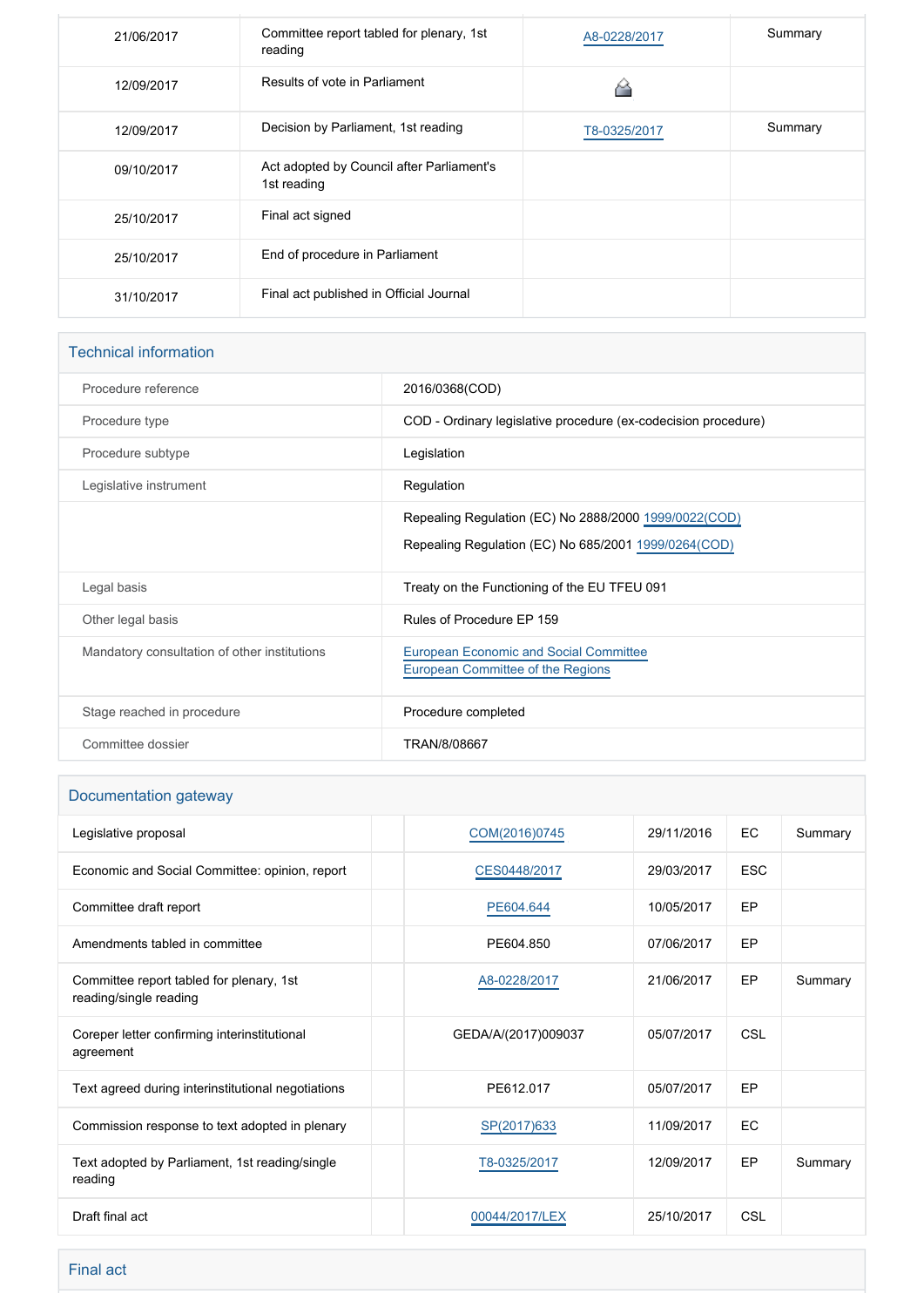#### Transport: repealing obsolete Regulations

PURPOSE: to repeal obsolete Regulations in the area of transport.

PROPOSED ACT: Regulation of the European parliament and of the Council.

ROLE OF THE EUROPEAN PARLIAMENT: the European Parliament decides in accordance with the ordinary legislative procedure and on an equal footing with the Council.

BACKGROUND: this proposal for repealing Council Regulation (EEC) No 1101/89, Regulations (EC) No 2888/2000 and (EC) No 685/2001 is submitted in the context of the Commission's REFIT programme and commitment on better regulation.

The objective is to ensure a legislative framework that is fit for purpose and of high quality, as referred to in the Interinstitutional Agreement between the European Parliament, the Council of the European Union and the European Commission on Better Law-Making.

CONTENT: the proposal seeks to repeal [Council Regulation \(EEC\) No 1101/89](http://eur-lex.europa.eu/legal-content/EN/TXT/PDF/?uri=CELEX:31989R1101&rid=1), [Regulations \(EC\) No 2888/2000](http://eur-lex.europa.eu/legal-content/EN/TXT/PDF/?uri=CELEX:02000R2888-20040501&qid=1481536047520&from=EN) and [\(EC\) No 685/2001](http://eur-lex.europa.eu/legal-content/EN/TXT/PDF/?uri=CELEX:02001R0685-20040501&qid=1481536106126&from=EN) of the European Parliament and of the Council:

Council Regulation (EEC) No 1101/89 introduced arrangements for structural improvements in the inland waterway sector for the fleets operating on the linked inland waterway networks of Belgium, Germany, France, Luxembourg, the Netherlands and Austria. The objective of that Regulation was to reduce overcapacity in the inland waterway fleets by means of vessel-scrapping schemes coordinated at Community level. On 29 March 1999, [Council Regulation \(EC\) No 718/1999](http://eur-lex.europa.eu/legal-content/EN/TXT/PDF/?uri=CELEX:01999R0718-20140618&qid=1481536211728&from=EN) on a Community-fleet capacity policy to promote inland waterway transport was adopted in order to ensure that the appropriate tools continued to be available to the inland waterway transport sector and to manage the fleet capacity. This Regulation entered into force on 29 April 1999 to succeed to Regulation (EEC) No 1101/89;

Regulation (EC) No 2888/2000 concerns the distribution of quotas for heavy goods vehicles which the Community received from Switzerland for years 2001 to 2004 among its Member States. In accordance with the Agreement between the European Community and Switzerland on the Carriage of Goods and Passengers by Rail and Road and with effect from 1 January 2005, all vehicles meeting the technical standards of Directive 96/53/EC (that is to say, up to a maximum weight of 40 tonnes) shall be exempt from any quota or authorisation arrangements. Therefore, Regulation (EC) No 2888/2000 should be repealed;

Regulation (EC) No 685/2001 lays down the rules for the distribution between the Member States of authorisations available to the Community by virtue of the agreements between the European Community and Bulgaria and between the European Community and Romania establishing certain conditions for the carriage of goods by road and the promotion of combined transport. The Regulation has become obsolete as Bulgaria and Romania have acceded to the Union and as Member States they are no longer subject to a system of authorisations as far as access to the haulage market is concerned.

#### Transport: repealing obsolete Regulations

The Committee on Transport and Tourism adopted the report by Karima DELLI (Greens/EFA, FR) on the proposal for a regulation of the European Parliament and of the Council repealing Council Regulation (EEC) No 1101/89, Regulations (EC) No 2888/2000 and (EC) No 685/2001.

The committee recommended that the European Parliaments position adopted at first reading, in accordance with the ordinary legislative procedure, should support the repeal of Regulation (EEC) No 1101/89, Regulation (EC) No 2888/2000 and Regulation (EC) No 685/2001 as proposed by the Commission.

Two amendments were introduced in two recitals. The first states that it is proposed to repeal legislative acts in both inland waterway and haulage sectors.

Furthermore, since Regulation No 546/2014 introduced the subject-matter of repealed Regulation No 1101/89, the second amendment seeks to mention in a recital Regulation No 546/2014 of the European Parliament and of the Council amending Regulation (EC) No 718/1999 on a Community-fleet capacity policy to promote inland waterway transport.

## Transport: repealing obsolete Regulations

The European Parliament adopted by 683 votes to 3 with 2 abstentions, a legislative resolution on the proposal for a regulation of the European Parliament and of the Council repealing Council Regulation (EEC) No 1101/89, Regulations (EC) No 2888/2000 and (EC) No 685/2001.

The European Parliaments position adopted at first reading in accordance with the ordinary legislative procedure supports the Commissions proposal to repeal obsolete regulations concerning the inland navigation and road haulage sectors.

The following should be repealed:

- Regulation (EEC) No 1101/89 on structural improvements in inland waterway transport;
- Regulation (EC) No 2888/2000 on the distribution of permits for heavy goods vehicles travelling in Switzerland;
- Regulation (EC) No 685/2001 concerning the distribution of authorisations among Member States received through the Agreements establishing certain conditions for the carriage of goods by road and the promotion of combined transport between the European